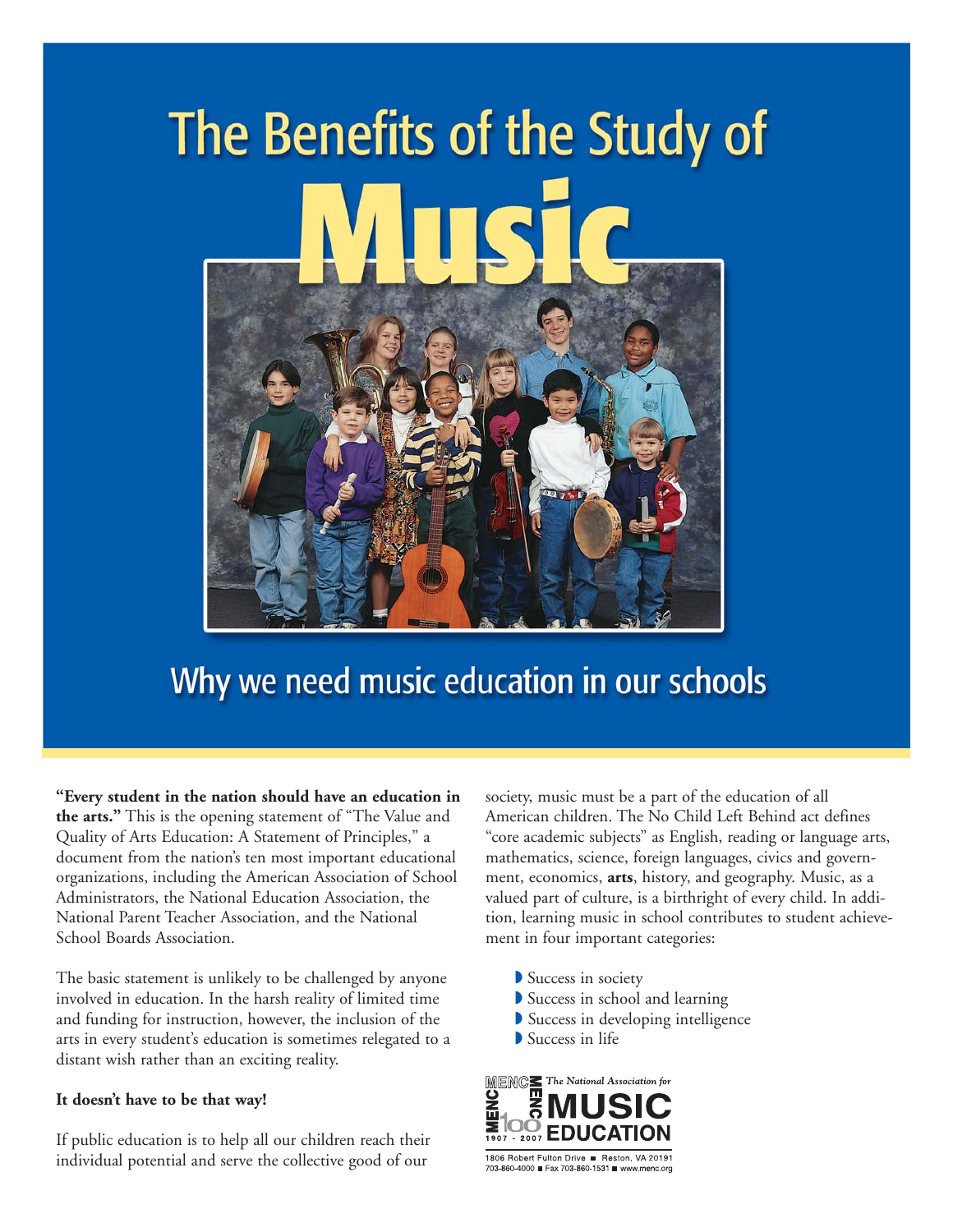### **Success in Society** The study of music helps students achieve

Perhaps the basic reason every child must have an education in music is that music is a part of the fabric of our society. The intrinsic value of music for each individual is widely recognized in the many cultures that make up American life —indeed, every human culture uses music to carry forward its ideas and ideals. The importance of music in our economy is massive. And the value of music in shaping individual abilities and character are evident:

- ◗ Data show that high earnings are not just associated with people who have high technical skills. In fact, mastery of the arts and humanities is just as closely correlated with high earnings, and, according to our analysis, that will continue to be true. History, music, drawing, and painting, and economics will give our students an edge just as surely as math and science will. —*Tough Choices or Tough Times: The report of the new Commission on the Skills of the American Workforce, 2007*
- ◗ The arts provide one alternative for states looking to build the workforce of tomorrow—a choice growing in popularity and esteem. The arts can provide effective learning opportunities to the general student population, yielding increased academic performance, reduced absenteeism, and better skill-building. An even more compelling advantage is the striking success of artsbased educational programs among disadvantaged populations, especially at-risk and incarcerated youth. For at-risk youth, that segment of society most likely to suffer from limited lifetime productivity, the arts contribute to lower recidivism rates; increased selfesteem; the acquisition of job skills; and the development of much needed creative thinking, problem solving and communications skills. Involvement in the arts is one avenue by which at-risk youth can acquire the various competencies necessary to become economically self-sufficient over the long term, rather than becoming a financial strain on their states and communities. *The Impact of Arts Education on Workforce Preparation, The National Governors Association, May 2002*
- ◗ Secondary students who participated in band or orchestra reported the lowest lifetime and current use of all substances (alcohol, tobacco, illicit drugs). — *Texas Commission on Drug and Alcohol Abuse Report. Reported in Houston Chronicle, January 1998*
- ◗ The U.S. Department of Education lists the arts as subjects that college-bound middle and junior high school students should take, stating "Many colleges view participation in the arts and music as a valuable experience that broadens students' understanding and appreciation of the world around them. It is also well known and widely recognized that the arts contribute significantly to children's intellectual development." In addition, one or two years of Visual and Performing Arts is recommended for college-bound high school students. — *Getting Ready for College Early: A Handbook for Parents of Students in the Middle and Junior High School Years, U.S. Department of Education, 1997*
- "When I hear people asking how do we fix the education system, I tell them we need to do the opposite of what is happening, cutting budgets by cutting music programs…. Nothing could be stupider than removing the ability for the left and right brains to function. Ask a CEO what they are looking for in an employee and they say they need people who understand teamwork, people who are disciplined, people who understand the big picture. You know what they need? They need musicians."— *Former Arkansas Governor Mike Huckabee, 2007*

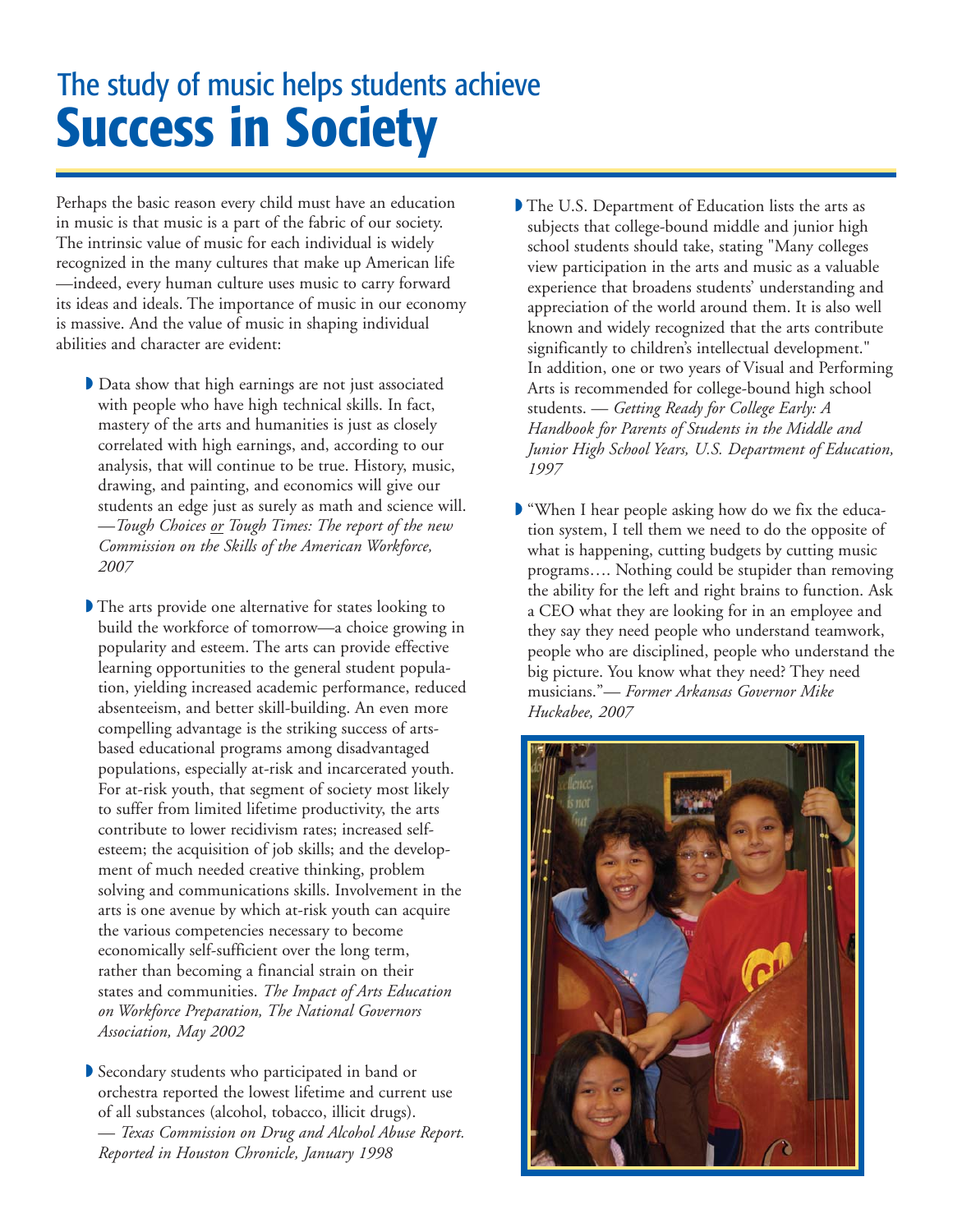## **Success in School and Learning**  The study of music helps students achieve

Success in society, of course, is predicated on success in school. Any music teacher or parent of a music student can call to mind anecdotes about effectiveness of music study in helping children become better students. Skills learned through the discipline of music, these stories commonly point out, transfer to study skills, communication skills, and cognitive skills useful in every part of the curriculum. Other stories emphasize the way the discipline of music study particularly through participation in ensembles—helps students learn to work effectively in the school environment.

- ◗ Schools with music programs have significantly higher graduation rates than do those without programs (90.2% as compared to 72.9%). In addition, those that rate their programs as "excellent" or "very good" have an even higher graduation rate (90.9%). Schools that have music programs have significantly higher attendance rates than do those without programs (93.3% as compared to 84.9%). *Harris Interactive poll of high school principals, 2006*
- ◗ Students in high-quality school music programs score higher on standardized tests compared to students in schools with deficient music education programs, regardless of the socioeconomic level of the school or school district. Students in top-quality music programs scored 22% better in English and 20% better in math than students in deficient music programs. Students at schools with excellent music programs had higher English and math test scores across the country than students in schools with low-quality music programs. Students in all regions with lower-quality instrumental programs scored higher in English and math than students who had no music at all. *Christopher M. Johnson and Jenny E. Memmott, Journal of Research in Music Education, 2006*
- ◗ Students of music continue to outperform their nonarts peers on the SAT, according to reports by the College Entrance Examination Board. In 2006, SAT takers with coursework/experience in music performance scored 57 points higher on the verbal portion of the test and 43 points higher on the math portion than students with no coursework or experience in the arts. Scores for those with coursework in music appreciation were 62 points higher on the verbal and 41 points higher on the math portion. *The College Board, Profile of College-Bound Seniors National Report for 2006*

◗ Nearly 100% of past winners in the prestigious Siemens Westinghouse Competition in Math, Science and Technology (for high school students) play one or more musical instruments. This led the Siemens Foundation to host a recital at Carnegie Hall in 2004, featuring some of these young people, after which a panel of experts debated the nature of the apparent science/music link. *The Midland Chemist (American Chemical Society) Vol. 42, No.1, Feb. 2005*